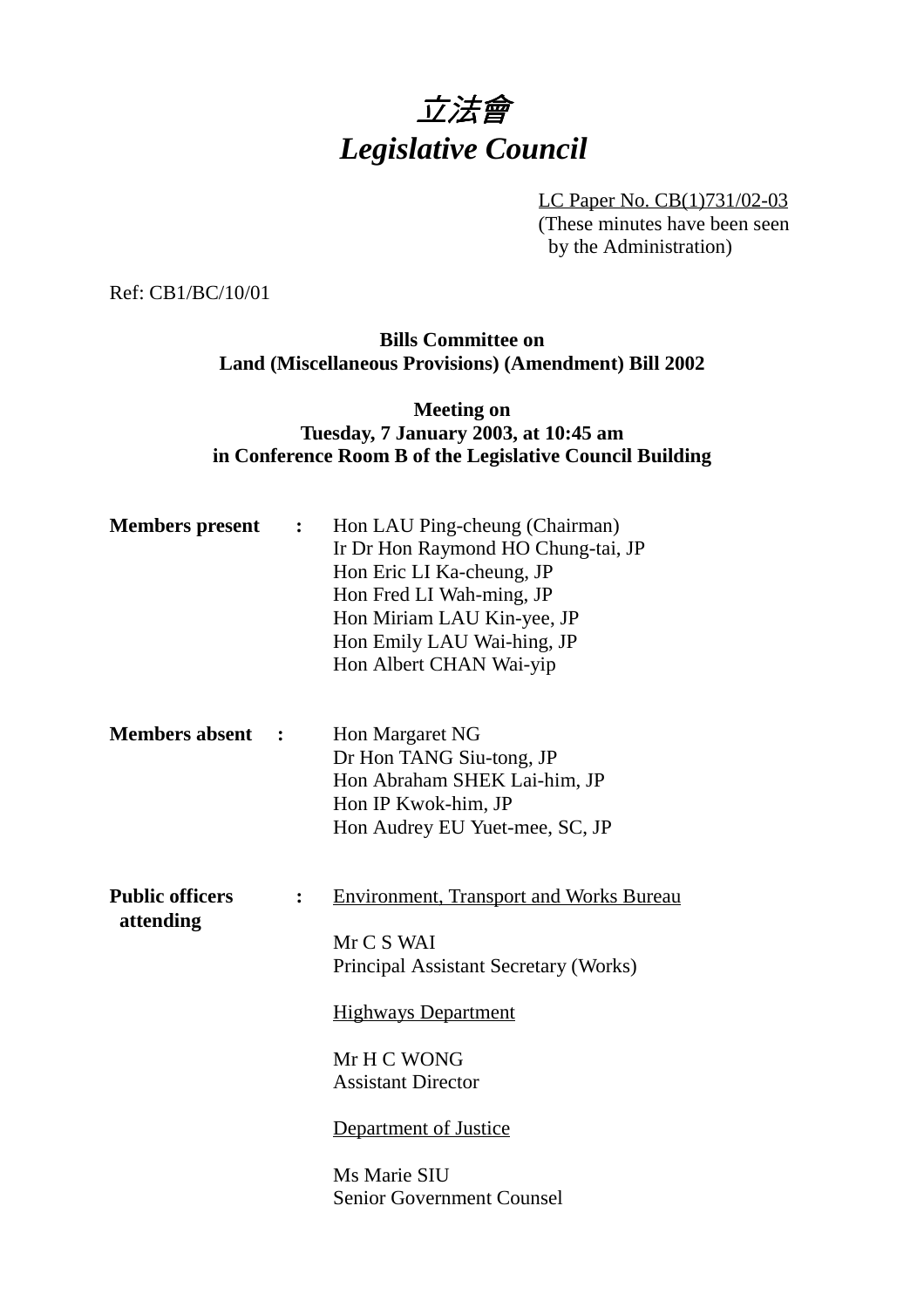| <b>Clerk in attendance</b>   | $\ddot{\cdot}$ | Mr Andy LAU<br>Chief Assistant Secretary (1) 2   |
|------------------------------|----------------|--------------------------------------------------|
| <b>Staff in attendance :</b> |                | Miss Kitty CHENG<br>Assistant Legal Adviser 5    |
|                              |                | Ms Queenie YU<br>Senior Assistant Secretary (1)6 |

### Action

.

| Confirmation of minutes of meeting |                              |
|------------------------------------|------------------------------|
| (LC Paper No. $CB(1)559/02-03$ )   | - Minutes of meeting held on |
|                                    | 9 December 2002)             |

The minutes of meeting held on 9 December 2002 were confirmed.

## **II Information papers issued since last meeting**

2. The Bills Committee noted the following information papers issued since the last meeting-

- (a) Letter from a staff member of a utility company on street excavation (LC Paper No.CB(1)532/02-03(01)); and
- (b) The Administration's reply to the letter mentioned in paragraph 2(a) above (LC Paper No.CB(1)598/02-03(01)).

Clerk 3. In order to facilitate members to gain a better understanding about audit inspections carried out by the Administration on street excavations, the Bills Committee agreed to conduct a surprise visit to excavation sites. The date of the site visit and other logistical arrangement would be worked out separately.

| - Information paper provided by the<br>Administration in response to issues<br>raised at the meeting on 9 December |
|--------------------------------------------------------------------------------------------------------------------|
|                                                                                                                    |
|                                                                                                                    |
|                                                                                                                    |

4. The Bills Committee deliberated (index of proceedings attached at **Annex A**).

5. The Bills Committee requested the Administration to provide further information on the following issues to facilitate their consideration: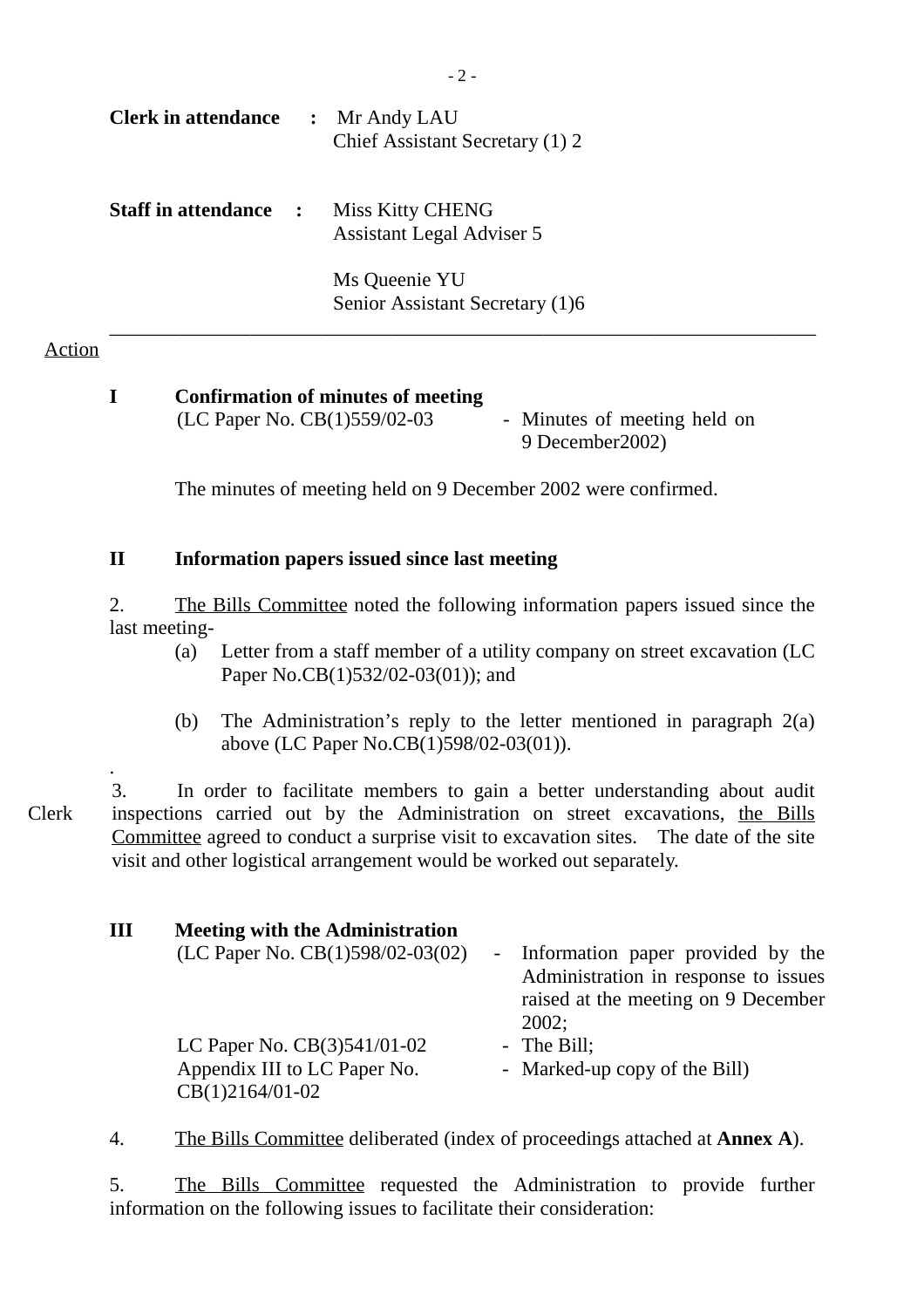- (a) to provide a full set of standard Excavation Permit conditions;
- (b) to reconsider the need to bring in the concept of "secondary excavation permit" or "secondary emergency excavation permit" under the new section 10E; and
- (c) to advise on the course of action in case the Chief Engineer failed to give the result of an assessment review within 28 days from the date of the receipt of the application for review and whether an express provision was required to ensure compliance by the Chief Engineer in this regard.

(*Post-meeting note*: The information provided by the Administration was issued to members vide LC Paper No. CB(1)732/02-03 on 15 January 2003.)

# **IV Any other business**

6. The Bills Committee agreed that the next meeting of the Bills Committee would be held on Monday, 20 January 2003, at 4:30 pm to continue discussion with the Administration. Two further meetings were scheduled to be held on 13 February 2003 (Thursday) and 25 February 2003 (Tuesday), at 9:00am.

7. There being no other business, the meeting ended at 12:50 pm.

Council Business Division 1 Legislative Council Secretariat 15 January 2003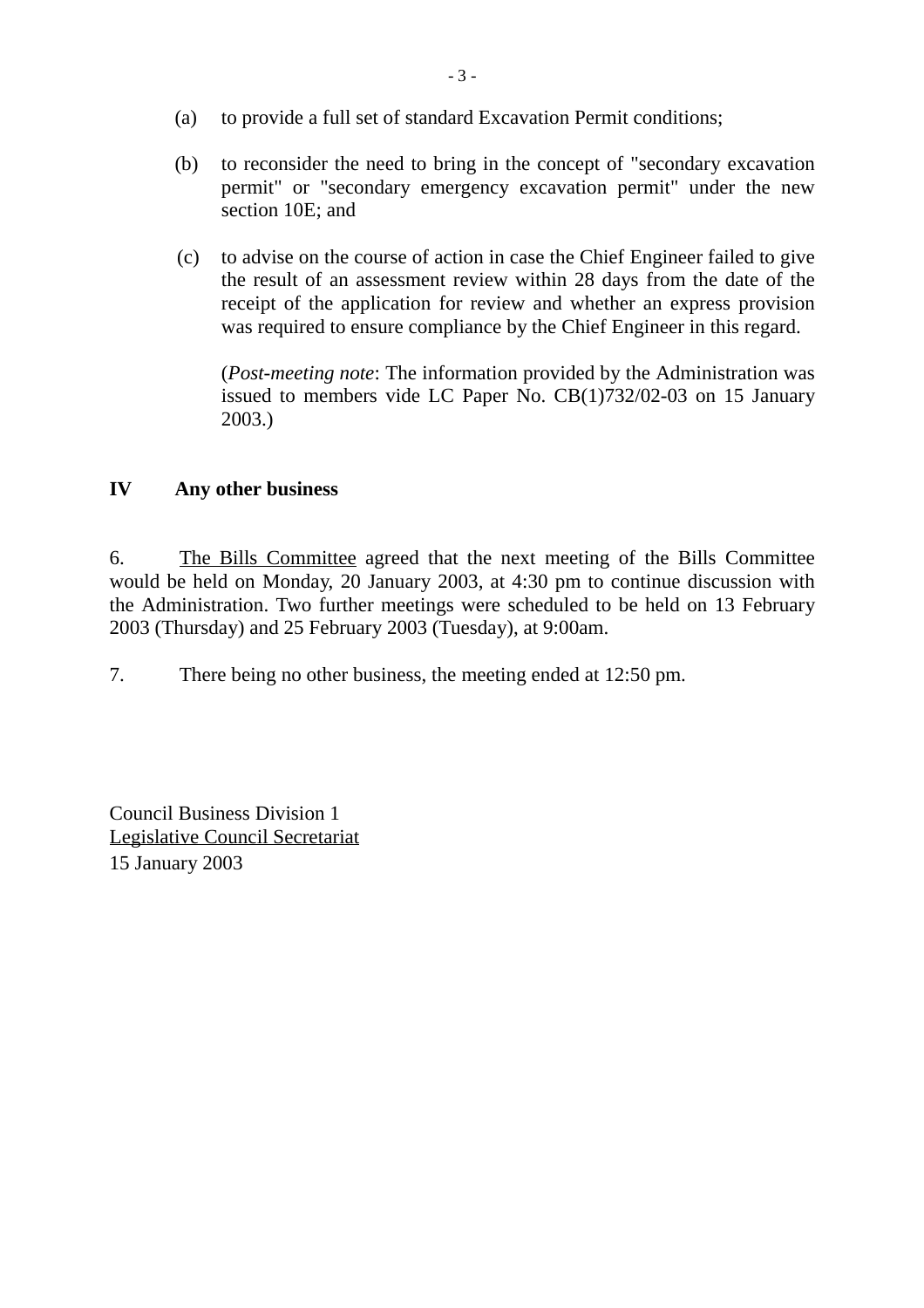### **Proceedings of the meeting of the Bills Committee on Land (Miscellaneous Provisions) (Amendment) Bill 2002 Tuesday, 7 January 2003, at 10:45 am in Conference Room B of the Legislative Council Building**

| <b>Time</b>   | <b>Speaker</b>                                                | Subject(s)                                                        | <b>Action</b>            |
|---------------|---------------------------------------------------------------|-------------------------------------------------------------------|--------------------------|
| marker        |                                                               |                                                                   | required                 |
|               |                                                               |                                                                   |                          |
|               | Agenda Item I - Confirmation of minutes of meeting            |                                                                   |                          |
| 000000-000038 | Chairman                                                      | - Confirmation of minutes of meeting                              |                          |
|               |                                                               | held on 9 December 2002                                           |                          |
|               | Agenda Item II - Information papers issued since last meeting |                                                                   |                          |
| 000039-000617 | Chairman                                                      | - Administration's<br>reply<br>to<br>an                           |                          |
|               | Ms Emily LAU                                                  | anonymous letter forwarded to Ms                                  |                          |
|               |                                                               | Emily LAU                                                         |                          |
|               | Agenda Item III-Meeting with the Administration               |                                                                   |                          |
| 000618-001352 | Mr Albert CHAN                                                | - Members'<br>response<br>to                                      |                          |
|               | Chairman                                                      | Administration's reply on<br>utility                              |                          |
|               | Admin                                                         | works undertaken by CLP Hong                                      |                          |
|               | Ms Emily LAU                                                  | Kong Limited on South Lantau Road                                 |                          |
|               | Chairman                                                      | - Surprise visit to excavation sites<br>- Submission of Committee |                          |
| 001353-001802 | Admin                                                         | <b>Stage</b><br>amendments<br>(CSAs)<br>the<br>by                 |                          |
|               | Ms Emily LAU                                                  | Administration                                                    |                          |
| 001803-004859 | Chairman                                                      | - Clause-by-clause examination                                    | Admin<br>provide<br>to   |
|               | Admin                                                         | - Standard Excavation Permit (EP)                                 | information<br>as<br>per |
|               | Ms Emily LAU                                                  | Conditions and display of EP on the                               | paragraph 5 (a)          |
|               | Ms Miriam LAU                                                 | site for inspection by authorized                                 |                          |
|               | ALA5                                                          | persons                                                           | Admin<br>provide<br>to   |
|               |                                                               | - Confusion caused by the proposed                                | information<br>as<br>per |
|               |                                                               | legal concept of the deemed issue of                              | paragraph 5 (b)          |
|               |                                                               | "secondary excavation permit" or                                  |                          |
|               |                                                               | "secondary emergency excavation                                   |                          |
|               |                                                               | permit" to contractors under the new                              |                          |
|               |                                                               | section 10E and whether there is a                                |                          |
|               |                                                               | better alternative to the proposed                                |                          |
|               |                                                               | approach.                                                         |                          |
| 004900-004954 | Admin                                                         | - Proposed CSA to make clear the                                  |                          |
|               |                                                               | meaning of the term "excavation" in                               |                          |
|               |                                                               | clause 2                                                          |                          |
| 004955-005058 | Admin                                                         | - Scope of the application of the<br>Ordinance<br>the<br>to       |                          |
|               |                                                               | principal<br>Government                                           |                          |
|               |                                                               | - Proposed CSAs to clause 3.                                      |                          |
| 005059-005444 | Admin                                                         | - Excavation in unleased land under the                           |                          |
|               | Chairman                                                      | new sections 8 and 9                                              |                          |
|               | ALA5                                                          | - Definition of "street" under the Bill                           |                          |
|               |                                                               | and other ordinances                                              |                          |
| 005445-005946 | Admin                                                         | - Control of excavations in unleased                              |                          |
|               | Chairman                                                      | land under the new section 10                                     |                          |
|               | Ms Emily LAU                                                  | - Relationship between permittee and                              |                          |
|               |                                                               | nominated permittee, the nomination                               |                          |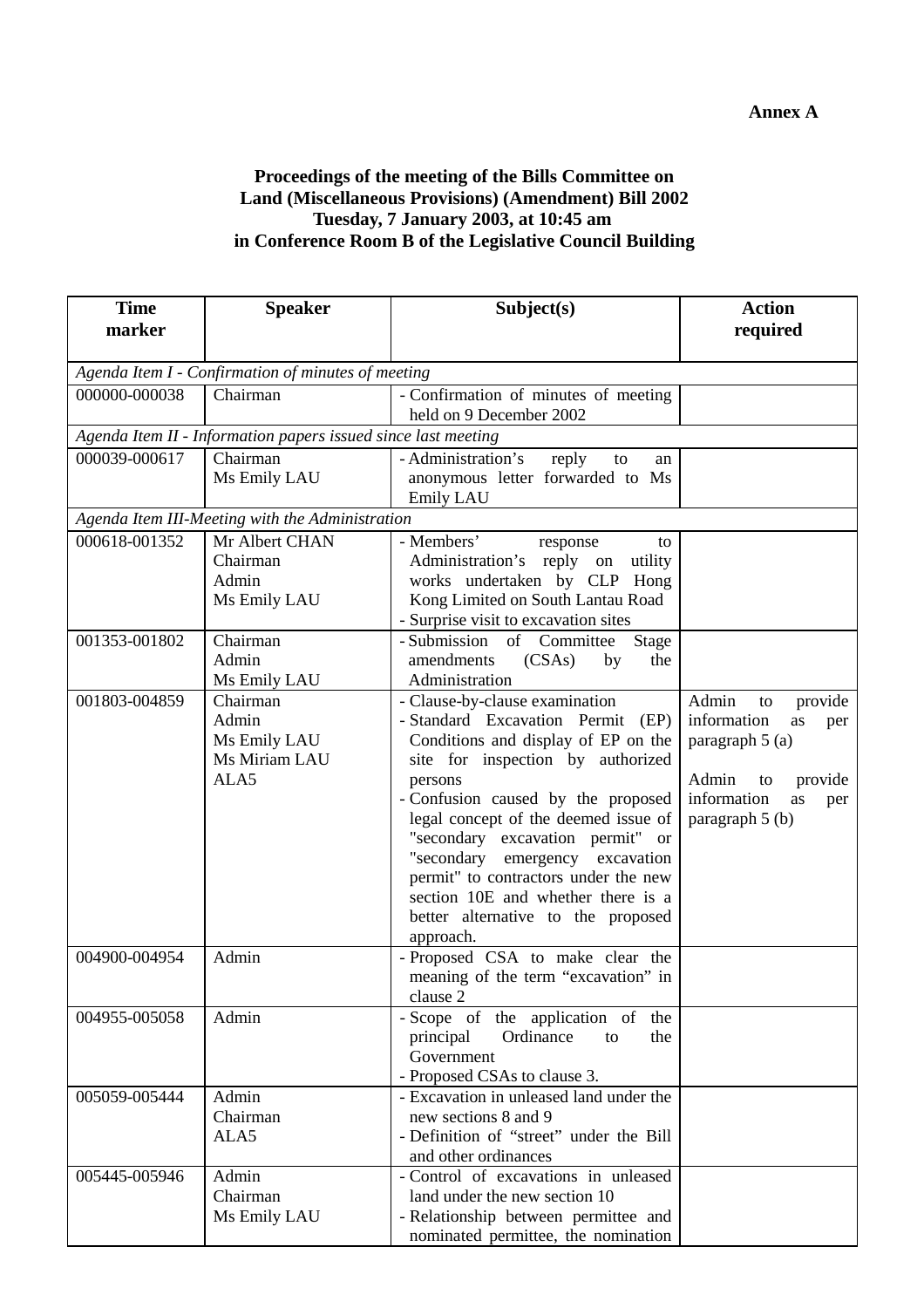| <b>Time</b><br>marker | <b>Speaker</b>                                        | Subject(s)                                                                                                                                                                                                                                                                                                                                                                                                                                                                        | <b>Action</b><br>required |
|-----------------------|-------------------------------------------------------|-----------------------------------------------------------------------------------------------------------------------------------------------------------------------------------------------------------------------------------------------------------------------------------------------------------------------------------------------------------------------------------------------------------------------------------------------------------------------------------|---------------------------|
|                       |                                                       |                                                                                                                                                                                                                                                                                                                                                                                                                                                                                   |                           |
|                       |                                                       | procedures and the liability in case of<br>a breach of their respective conditions<br>as stated in the EP                                                                                                                                                                                                                                                                                                                                                                         |                           |
| 005947-011924         | Admin<br>Chairman<br>Ir Dr Raymond HO<br>Ms Emily LAU | - Issue of principal excavation permit<br>under the new section 10A<br>- Proposed CSAs to the new section<br>10A(4)(b)<br>- Factors taken into account when a<br>permittee applied for a refund of the<br>economic costs under the new section<br>10K<br>- Determination of the initial EP period<br>- Calculation of economic charges and<br>payment method<br>- Maintenance of utilities records by<br>the Government, University of Hong<br>Kong and utility undertakers (UUs) |                           |
| 011925-012648         | Admin<br>Chairman<br>Ms Emily LAU                     | - Issue<br>of<br>principal<br>emergency<br>excavation permit under the new<br>section 10B<br>- Proposed CSAs to the new section<br>10B(7)(b)                                                                                                                                                                                                                                                                                                                                      |                           |
| 012649-013112         | Admin<br>Mr Fred LI<br>Chairman<br>Ms Emily LAU       | - Emergency excavation which lasted<br>for more than seven days under the<br>new section 10C<br>- Definition of the term "days" in the<br>new section 10C                                                                                                                                                                                                                                                                                                                         |                           |
| 013113-013322         | Admin<br>Mr Fred LI<br>Ms Emily LAU                   | - Refusal of issue of excavation permit<br>under the new section 10D                                                                                                                                                                                                                                                                                                                                                                                                              |                           |
| 013323-013400         | Admin                                                 | - Deemed<br>issue<br>extension<br>of<br><sub>or</sub><br>secondary excavation permit or<br>secondary<br>emergency<br>excavation<br>permit under the new section 10E                                                                                                                                                                                                                                                                                                               |                           |
| 013401-014956         | Admin<br>Chairman<br>Mr Albert CHAN<br>Ms Emily LAU   | - Nominated permittees under the new<br>sections 10F to 10I<br>- Principal excavation permit holders<br>for utility works<br>- List of potential nominated permittees<br>approved by the Authority in advance<br>- Justification for introducing<br>the<br>concept of "nominated permittee" and<br>the delineation of responsibilities<br>between nominated permittee and<br>principal excavation permittee                                                                       |                           |
| 014957-015039         | Admin                                                 | - Termination of excavation permit or<br>emergency excavation permit under<br>the new section 10J                                                                                                                                                                                                                                                                                                                                                                                 |                           |
| 015040-015432         | Admin<br>Chairman<br>Ms Emily LAU                     | - Refund of daily fee and economic<br>costs paid for extension of principal<br>excavation permit under the new<br>section 10K<br>- Payment of economic costs                                                                                                                                                                                                                                                                                                                      |                           |
| 015433-015824         | Admin                                                 | - Review of assessment under the new                                                                                                                                                                                                                                                                                                                                                                                                                                              | Admin<br>provide<br>to    |